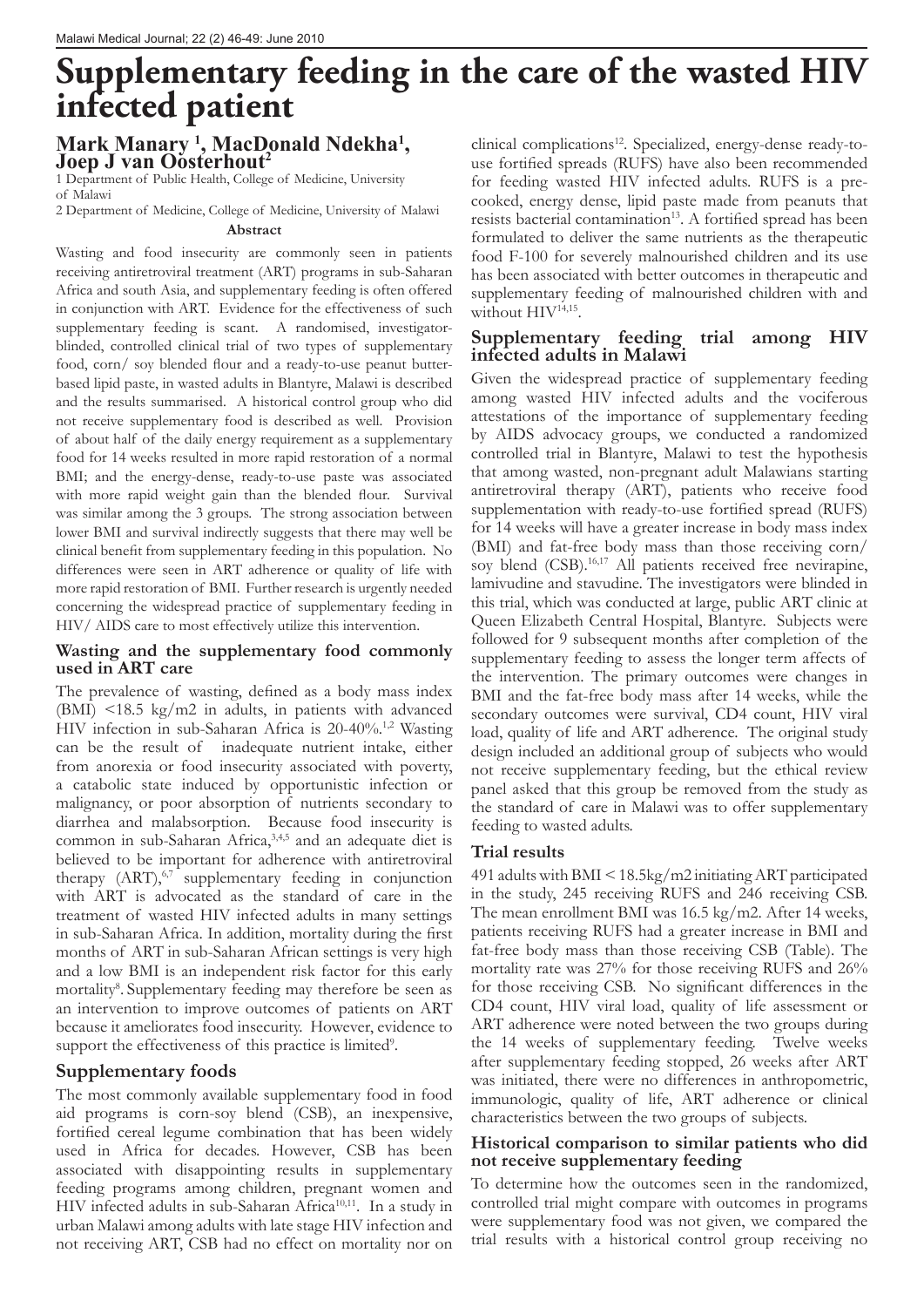#### 47 Supplementary feeding

food supplement that was part of an observational cohort study of outcomes of the same ART regimen in the same clinic one year prior to the supplementary feeding trial <sup>18</sup>. Characteristics on initiation of ART were similar in the three groups, except cotrimoxazole prophylaxis was used more frequently in the food-supplemented groups. The increase in BMI, controlled for differences between the study populations by linear regression, after 14 weeks of supplementary feeding was superior among those receiving RUFS compared to those receiving CSB and CSB users in turn had greater BMI increase than those receiving no supplementary food. Differences in BMI were no longer significant 26 weeks after starting ART. Logistic regression analysis indicated that supplementary food use was not directly associated with improved survival.

## **Comparison of our results to other published trials**

In spite of the fact that supplementary feeding in HIV treatment programs is a common activity costing literally millions of dollars annually in sub-Saharan Africa, there is a paucity of trials assessing its effectiveness in resourceconstrained settings<sup>3</sup>. One trial from Zambia assessed ART adherence among HIV infected patients who received CSB or no food ration, and found that adherence was better among those that received supplementary food<sup>7</sup> No other controlled trials could be found searching the trial registries or medical literature databases.

## **Programmatic and cost considerations of supplementary feeding**

The CSB provided in our study cost \$5.4/patient/month, while RUFS was three times as expensive at \$16/patient/ month. The Malawian government obtains the first line ART regimen for \$15/patient/month. About one-third of all adults initiating ART in Blantyre are wasted, and provision of supplementary food would be indicated among these individuals. While it was not possible to determine the complete cost of administering ART in Blantyre, the cost of supplementary food is a significant component of this program.

## **Conclusions and Future Considerations**

It seems clear that supplementary feeding of any type does result in more rapid gain in BMI, and the more energy dense the supplementary food, the more rapid gain in BMI is seen in Blantyre, Malawi. These studies were not powered such that they could detect modest differences in clinical outcomes such as survival, however in both data sets BMI was the strongest predictor of death. Therefore we can speculate that there is a clinical benefit for those individuals who rapidly gain BMI. However, the improvement in survival from supplementary feeding of any type is likely to be  $\leq 3\%$ . Quality of life and ART adherence are not better with more rapid gain in BMI.

These studies were not conducted in other settings, such as rural clinics in Africa, better resourced settings such as are seen in South Africa or in Asia, so care must be exercised extrapolating the results to such settings. These studies were not conducted in children, although the large body of evidence that we have comparing blended flours with ready-to-use foods in malnourished children suggests that the RUFS would also be associated with more rapid weight gain in children. Lipid pastes harbor fewer bacteria than water-based porridges and liquid foods; and these hygienic

properties of RUFS are probably more important for children than adults. More research is needed in a variety of settings to understand how to maximize the beneficial effects of supplementary feeding at the lowest cost, since the cost of supplementary food in ART programs is substantial and resources for ART in sub-Saharan may well be subject to even greater constraints in the future.

## **References**

1. Dannhauser A, van Staden AM, van der Ryst E, Nel M, Marais N, Erasmus E, et al. Nutritional status of HIV-1 seropositive patients in the Free State Province of South Africa: Anthropometric and dietary profile. *Eur J Clin Nutr* 1999;53:165-73.

2. van der Sande MAB, van der Loeff MFS, Aveika AA, Sabally S, Togun T, Sarge-Njie R, et al. BMI at time of HIV diagnosis: a strong and independent predictor of survival. *J Acquir Immune Defic Syndr* 2004;37:1288-94.

3. Food and Agriculture Organization of the United Nations. The State of Food Insecurity in the World. Rome: Available at: http://www.fao. org/docrep/006/j0083e/j0083e00.htm, 2003.

4. Koethe JR, Chi BH, Megazzini KM, Heimburger DC, Stringer JAS. Macronutrient supplementation for malnourished HIV-infected adults: a review of the evidence in resource-adequate and resource-constrained settings. Clin Infect Dis 2009;49:doi 10.1086/605285.

5. Bukusuba J, Kikafunda JK, Whitehead RG. Food security status in households of people living with HIV/AIDS (PLWHA) in a Ugandan urban setting. *Br J Nutr* 2007;98:211-7.

6. Au JT, Kayitenkore K, Shutes E, Karita E, Peters PJ, Tichacek A, et al. Access to adequate nutrition is a major potential obstacle to antiretroviral adherence among HIV-infected individuals in Rwanda. *Acquir Immune Defic Syndr* 2006;20:2116-8.

7. Cantrell RA, Sinkala M, Megaxinni K et al. A pilot study of food supplementationto improve adherence to antiretroviral therapy among food-insecure adults in Lusaka, Zambia. *J Acquir Immune Defic Syndr* 2008;49:190-5.

8. Zachariah R, Fitzgerald M, Massaquoi M, Pasulani O, Arnould L, Makombe S, Harries AD. Risk factors for high early mortality in patients on antiretroviral treatment in a rural district of Malawi. *Acquir Immune Defic Syndr* 2006;20:2355-60.

9. Mahlungulu S, Grobler LA, Visser ME, Volmink J. Nutritional interventions for reducing morbidity and mortality in people with HIV (Review). Cochrane Database of Systematic Reviews 2007, 3. Art. No: CD004536. DOI: 10.1002/14651858.CD004536.pub2.

10. Tjon A Ten WE, Kusin JA, DeWith C. The effects on weight and attendance of a supplementary feeding programme operating in two under-5 clinics in Lesotho. *Ann Trop Paediatr* 1990;10:411-9.

11. Caulfield LE, Huffman SL, Piwoz EG. Interventions to improve intake of complementary foods by infants 6 to 12 months of age in developing countries: Impact on growth and on the prevalence of malnutrition and potential contribution to child survival. *Food Nutr Bull* 1999;21: 183-200.

12. Bowie C, Kalirani L, Marsh R, Misiri H, Cleary P, Bowie CT. An assessment of food supplementation to chronically sick patients receiving home based care in Bangwe, Malawi : a descriptive study. *Nutr J* 2005:4:doi:10.1186/1475-2891-4-12.

13. Manary M. Local production and provision of ready-to-use therapeutic food (RUTF) spread for the treatment of severe malnutrition. *Food Nutr Bull* 2006; 27:S83-S88.

14. Ciliberto MA, Sandige H, Ndekha MJ, Ashorn P, Briend A, Ciliberto HM, et al. A comparison of home-based therapy with ready-to-use therapeutic food with standard therapy in the treatment of malnourished Malawian children: a controlled, clinical effectiveness trial. *Am J Clin Nutr* 2005;81:864-870.